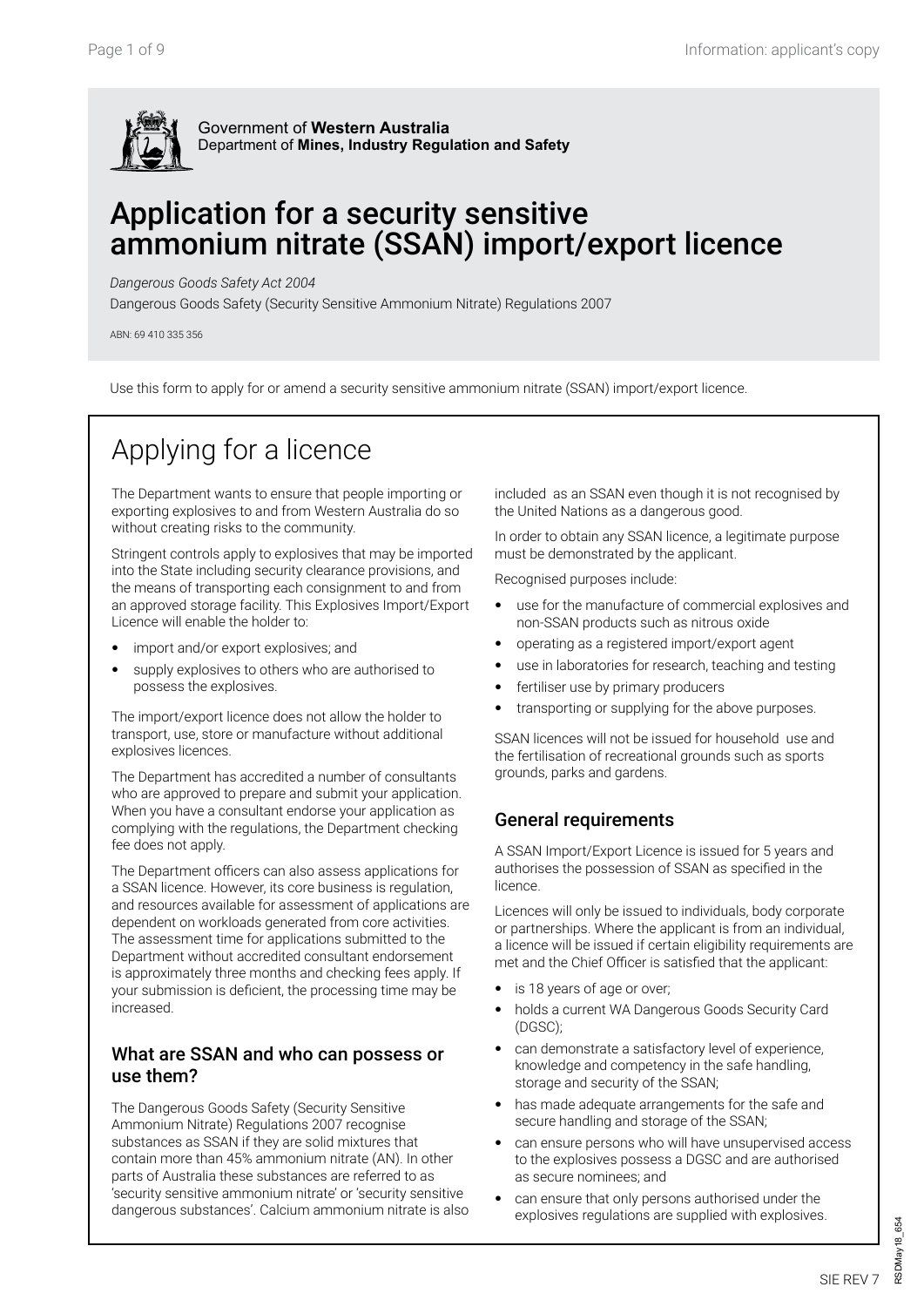## Obligations of the licensee

Licence holder must comply with the provisions of the *Dangerous Goods Safety Act 2004* and Regulations as they relate to safety and security of explosives. This includes compliance with any conditions that may be on the licence.

An import notice or export notice must be lodged with the Department at least seven days in advance of any consignment of SSAN coming in from or going overseas. This ensures that the Chief Officer is aware of all SSAN movements. This process does not apply to the interstate movement of any SSAN.

Licence holders must maintain written records for a minimum of

5 years from the date of all consignments imported/ exported.

### Movement of SSAN – into, out of and within Australia

The matrix shown below details which situations require a licence or import/export notice.

| Where<br>are SSAN<br>coming<br>from or<br>going to? | <b>Approved SSAN</b>                                                                                                                                                         | <b>Substances</b><br>containing<br>more than<br>45% AN<br>that are not<br>approved<br><b>SSAN</b> |
|-----------------------------------------------------|------------------------------------------------------------------------------------------------------------------------------------------------------------------------------|---------------------------------------------------------------------------------------------------|
| Overseas                                            | Requires an SSAN Import/<br>Export Licence.                                                                                                                                  | Import and<br>export is                                                                           |
|                                                     | All requirements of the<br>Dangerous Goods Safety<br>(Storage and Handling<br>of non-Explosives)<br>Regulations 2007, such as<br>special berth approvals, are<br>additional. | prohibited                                                                                        |
|                                                     | An import notice or export<br>notice lodged with the<br>Chief Officer for every<br>consignment, including:                                                                   |                                                                                                   |
|                                                     | a material safety data<br>sheet (MSDS) for the<br>SSAN; and                                                                                                                  |                                                                                                   |
|                                                     | a certificate of analysis<br>of the SSAN signed by<br>the licence holder.                                                                                                    |                                                                                                   |

| Where<br>are SSAN<br>coming<br>from or<br>going to?                     | <b>Approved SSAN</b>                                                                                                                                                                                                                 | <b>Substances</b><br>containing<br>more than<br>45% AN<br>that are not<br>approved<br><b>SSAN</b> |
|-------------------------------------------------------------------------|--------------------------------------------------------------------------------------------------------------------------------------------------------------------------------------------------------------------------------------|---------------------------------------------------------------------------------------------------|
| Between<br>WA and<br>other<br>States and<br>Territories in<br>Australia | SSAN Import/Export<br>Licence is not required<br>for the possession and<br>movement in and out of<br>WA, but other dangerous<br>goods licences may apply.<br>For example:                                                            | Manufacture<br>and sale<br>is not<br>permitted in<br><b>WA</b>                                    |
|                                                                         | interstate SSAN<br><b>Transport Licence</b><br>WA SSAN Transport<br>Licence<br>Dangerous Goods<br><b>Transport Licence</b><br>Shotfiring Licence<br><b>Explosives or SSAN</b><br>Storage Licences<br><b>SSAN Fertiliser Licence.</b> |                                                                                                   |

### Reference material

Further information can be obtained from:

- • *Dangerous Goods Safety Act 2004*
- Dangerous Goods Safety (Explosives) Regulations 2007
- Dangerous Goods Safety (Security Sensitive Ammonium Nitrate) Regulations 2007

(download of the Act and regulations are available free on the State Law Publisher's website at www.slp.wa.gov.au)

• Australian Standard AS 3846 *The handling and transport of dangerous cargoes in port areas*

(copies of Australian Standards are available from SAI Global. Phone: 13 12 42 or www.saiglobal.com/shop)

• International Maritime Solid Bulk Cargoes Code (IMSBC Code)

(available from the International Maritime Organization website at www.imo.org)

- Notice to Import Explosives/SSAN
- Notice to Export Explosives/SSAN
- Application for a SSAN Transport Licence
- Application for a SSAN Storage Licence
- Schedule of fees and charges

(available from the Department website at www.dmirs.wa.gov.au)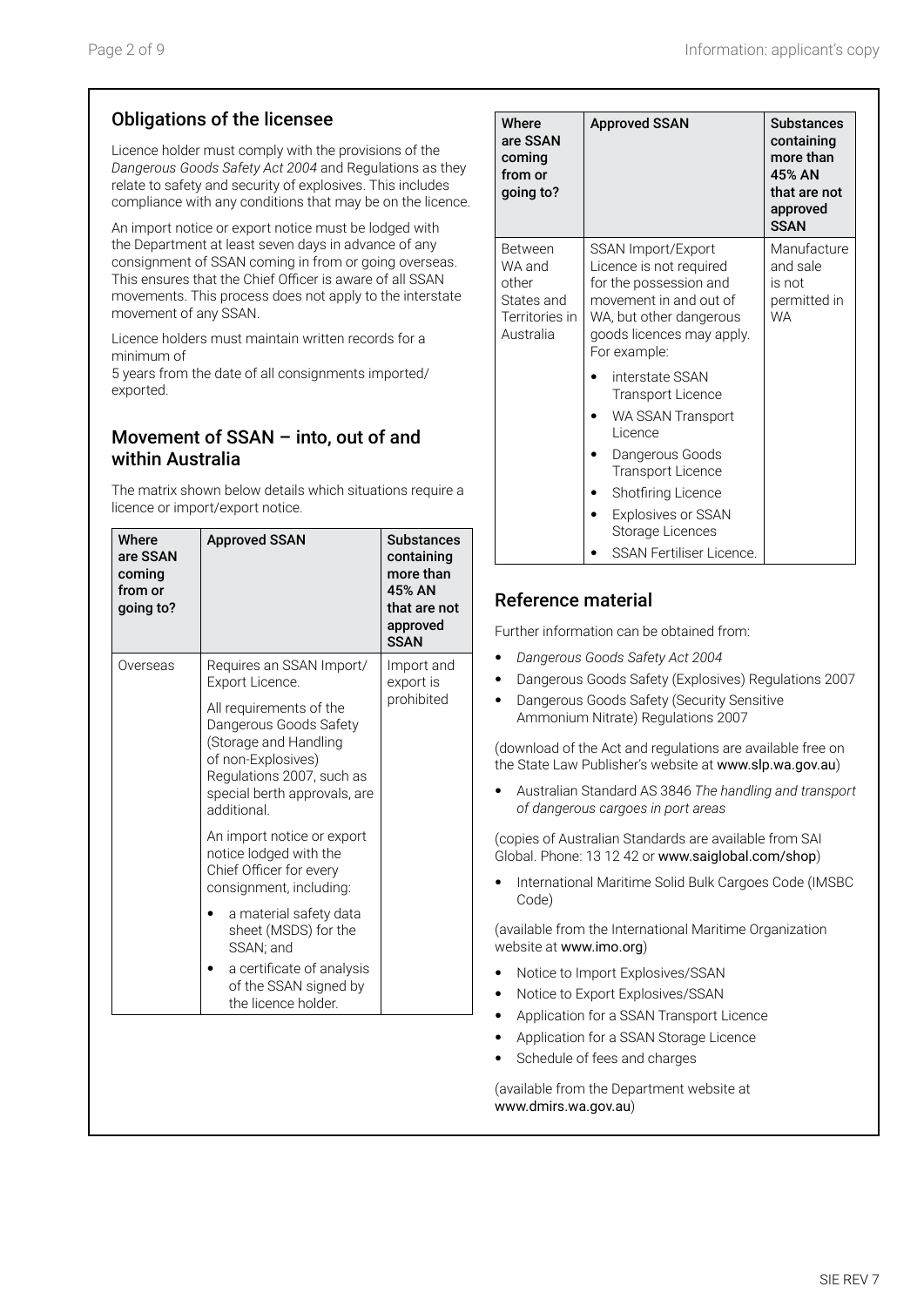## Applicant details

Licences can only be granted to an individual, a body corporate or a partnership.

An application for an individual must include a copy of the applicant's current motor driver's licence for proof of identity.

An application from a body corporate must be in the name as described on the certificate of incorporation, and the original certified copy of the certificate is to be provided with the application.

The following are also recognised as corporate bodies:

- Federal or State Government Departments
- Local Government authorities (Cities, Towns, Shires)
- Some semi-government organisations (e.g. Water Corporation, Western Power)

Where an unincorporated body owns / operates / leases premises or a site, or undertakes an activity (and does not wish, or is not eligible, to become incorporated (i.e. small businesses, associations) an eligible individual must be nominated to be the applicant.

An application from a partnership must include:

the original certified copy of evidence of the partnership; and

- a statutory declaration from each partner stating:
	- − the name of the partnership
	- the name, home address and contact details of all partners; and
	- − business in which the partnership is engaged.

The licence will be granted in the name of the partnership.

Applications may be received in respect to premises that are operating under a trust. The licence cannot be granted to a trust, but can be granted to, as an example, '*The trustees of the ABC Trust*'. Applications from trusts must include:

- the original certified copy of a document which states the name of trust; and
- the name, home address and contact details of at least one of the trustees. If the nominated trustee is a body corporate or partnership, the documents required are the same as advised above for such entities.

Licences cannot be granted to business names or trading names.

Please ensure that a contact number is provided in case the Departmental assessor needs to clarify matters or seek additional information. A residential business is mandatory and may be supplemented with a post office address.

## Security clearances

It is a requirement that explosives related licence holders and people with unsupervised access to explosives or security sensitive ammonium nitrate possess a security clearance (and where necessary be a secure nominee of the licence holder). Key features of the assessment process are identity checks to confirm the status of applicants as well as national criminal history record checks including an ASIO clearance.

As a means of proof of a valid security clearance, individuals will be issued with a photographic security card valid for 5 years, and it will be subject to renewal. The security card will allow portability of the security clearance between employers.

Individuals who wish to apply for a SSAN Import/Export Licence must first obtain a WA Dangerous Goods Security Card. Details are available on the Department website and application forms can be obtained from and lodged at participating post offices in Australia.

A SSAN Import/Export Licence held by an individual is only valid while the security clearance of the individual remains current.

### Recognised security clearances

Western Australian explosives regulations recognise current explosives and security sensitive ammonium

nitrate (SSAN) licences / permits issued by another State / Territory of Australia as being valid security clearances in this State. This does not apply for permanent residents of WA with more than 3 months residency. These are detailed in the following table:

| <b>State / Territory</b>        | Legislation                                                           |
|---------------------------------|-----------------------------------------------------------------------|
| New South Wales                 | Explosives Regulations 2013                                           |
| Oueensland                      | Explosives Act 1999                                                   |
| South Australia                 | <b>Explosives (Security Sensitive</b><br>Substances) Regulations 2006 |
| Tasmania                        | Security Sensitive Dangerous<br>Substances Act 2005                   |
| Victoria                        | Dangerous Goods (Explosives)<br>Regulations 2011                      |
|                                 | Dangerous Goods (HCDG)<br>Regulations 2005                            |
| Northern Territory              | None applicable                                                       |
| Australian Capital<br>Territory | None applicable                                                       |

Applicants from interstate, who do not possess a recognised security clearance will be required to obtain a WA Dangerous Goods Security Card in order for the application for licence to proceed.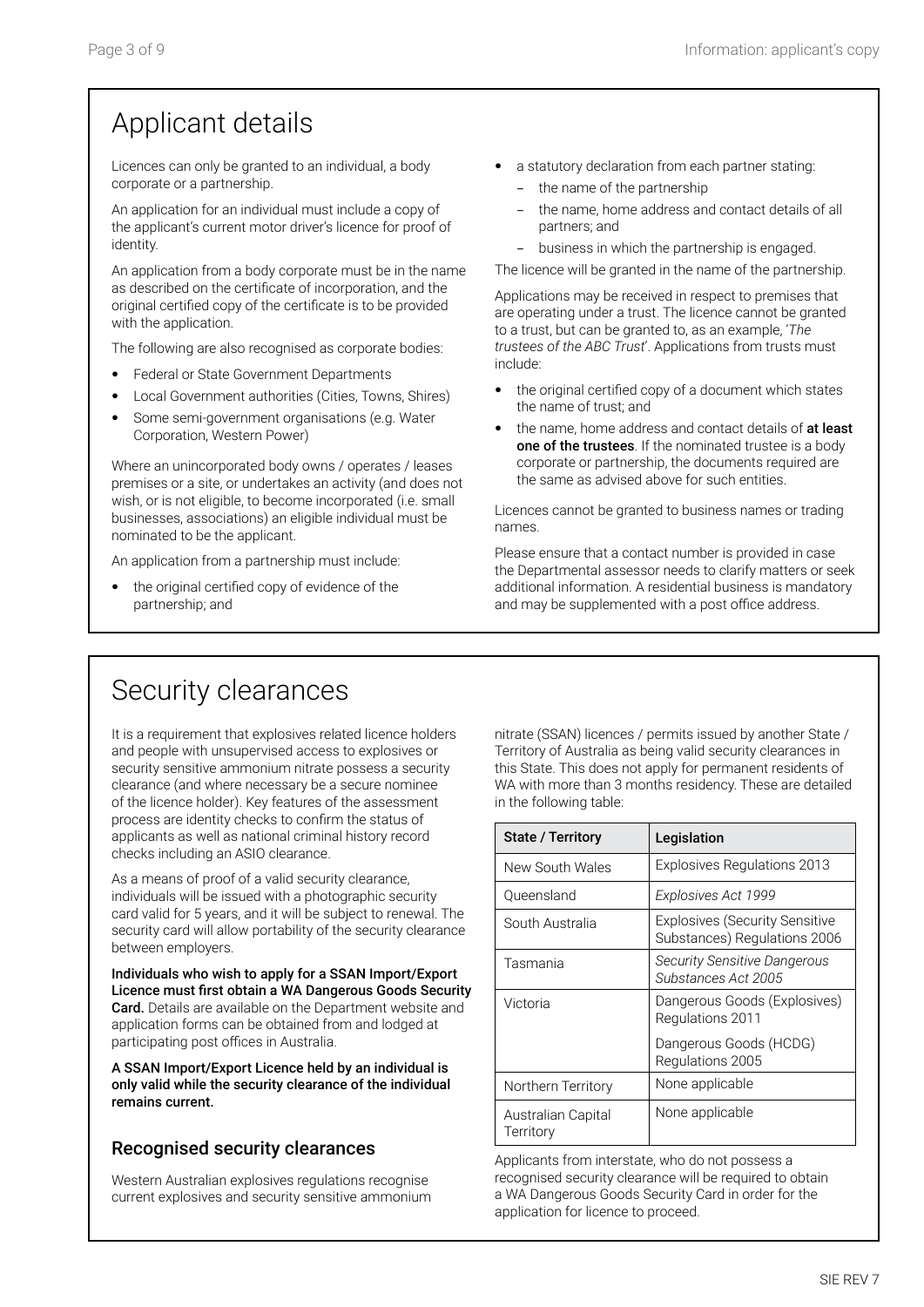## Relevant offence

The regulations require that all individuals who apply for any type of SSAN licence must disclose to the Chief Officer:

- details of any relevant offence of which the person has been convicted; and
- details of any charge of a relevant offence against the person that is pending.

The term 'relevant offence' means any of the following:

- an offence against the *Dangerous Goods Safety Act 2004* and regulations;
- an offence against a law of another place that substantially corresponds to the *Dangerous Goods Safety Act 2004* and regulations; or
- an offence against a law of this State or another place, an element of which is the handling, storage or transport of explosives.

Two questions on this matter are contained in the application form and answers in the affirmative to either question must be supported by a separate sheet briefly describing details of the offence and/or charge including places, dates and penalties.

## Location of storage

Once imported SSAN have been cleared through the port or place of entry, the consignment can be transported on a vehicle included under a SSAN Transport Licence to a site covered under a SSAN licence for storage or manufacture, unless transit storage conditions are met under the SSAN Transport Licence.

If the SSAN is intended for use by the applicant then details of the proposed storage location are required and an SSAN Storage Licence obtained.

Where consignments are to be supplied to other parties then storage location details can be provided on individual import notices.

# Product details

In order for an application to be considered, it is important that the particular details of the products to be imported/ exported are accurately described. Applicants should ensure that they refer to products by the authorised name, and include the Classification Code and the United Nations (UN) Number.

Each licence is granted for specific types of SSAN and for particular quantities and any conditions that may be considered necessary. Licence holders are not permitted to import/export any SSAN that are not endorsed on their licence.

# Consignment entry/exit points

SSAN imported and exported through Western Australia come through the various ports or airports stretching from Wyndham to Esperance. Each of these entry points differs in respect to loading/unloading facilities, load limits on explosives based on safety distances, security arrangements, transit storage facilities, and transport routes from the ports or airports.

The types and quantities of explosives being imported/ exported may preclude the use of certain ports or airports. Applicants can nominate more than one entry point on their application. Importers/exporters should liaise with the relevant Port or Airport Authorities to ensure that the entry points they wish to use are approved to handle the AN and quantities involved.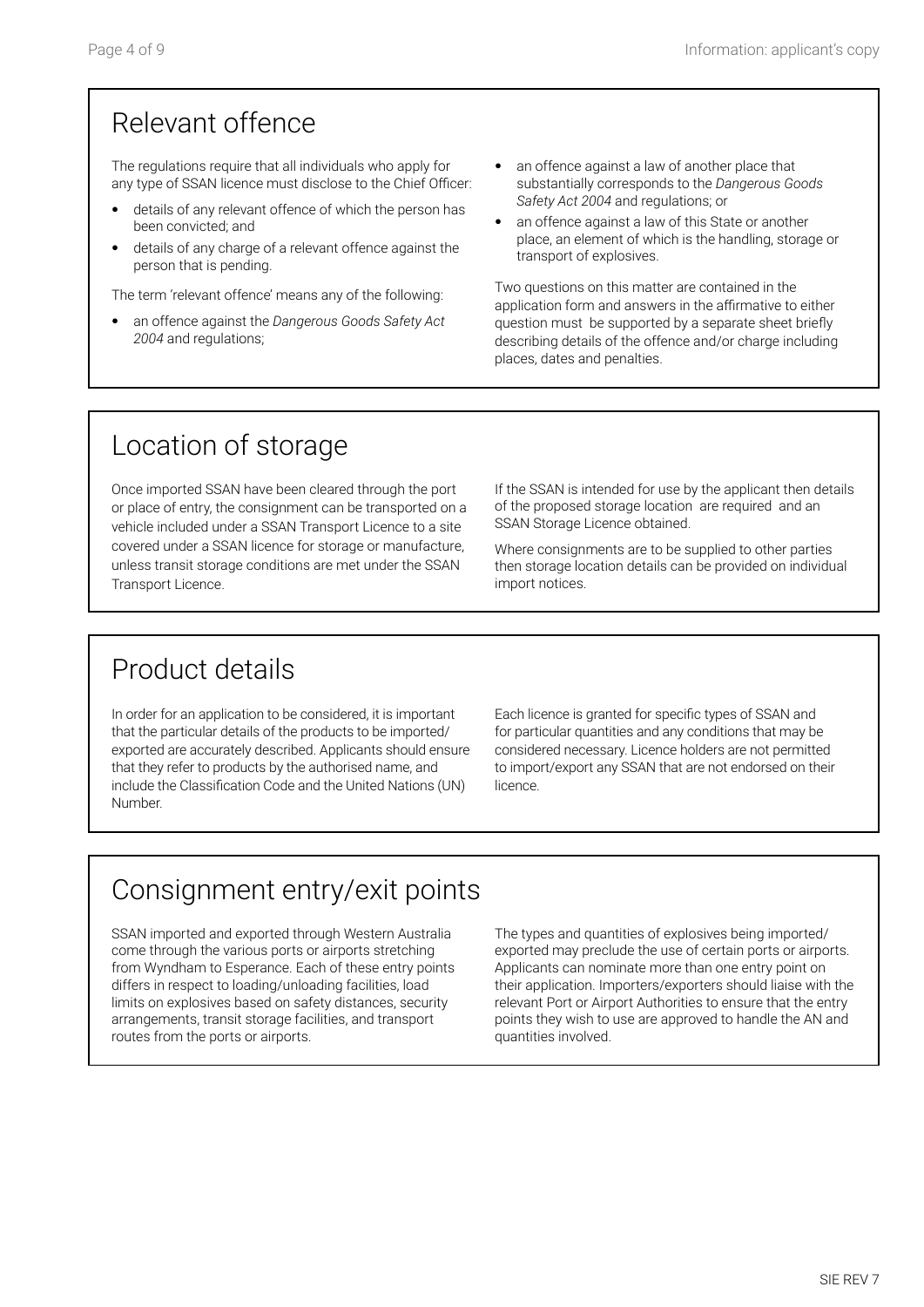## Application lodgement

If you intend to apply for a licence, it is recommended that you contact an accredited dangerous goods consultant and work with them to have your submission developed. The processing time for compliant applications that do not need complex internal assessment is approximately 20 business days.

Your consultant will normally complete the application form on your behalf, however the intended licensee must actually sign the application. The licensee is responsible for all matters associated with the day-to-day storage and handling of the dangerous goods, and will be held accountable for any breaches of the Regulations.

### Information for dangerous goods consultants

The following information will assist accredited dangerous goods consultants when lodging applications for licences.

#### Lodgements by email

- Applies to applications for new licences.
- All emails are to be sent to cso@dmirs.wa.gov.au and not to individual DMIRS staff members. Any correspondence sent to this email address should only be submitted once and it will be actioned in a timely manner. This process ensures all applications can be tracked from time of lodgement.
- The original hardcopy application must still be forwarded by mail so that certified copies of supporting documents can be verified.
- The email should include a list detailing the names of all attachments.

Consultants are requested to utilise appropriate naming conventions for all attachments sent electronically so that DMIRS staff can easily identify the contents and make it easy for electronic document storage and retrieval.

### Licence fees

Please refer to the schedule of fees and charges on the Department website for the current fee applicable to this application for licence.

Only the licence fee for the first year of the licence is to be lodged with the application. Licence fees for subsequent years will be billed annually.

#### Contact details

| Tel:     | $(08)$ 6251 2300                           |
|----------|--------------------------------------------|
| Email:   | cso@dmirs.wa.gov.au                        |
| Website: | www.dmirs.wa.gov.au for fees, forms, FAQs, |
|          | quidance material and publications.        |

## Checking fees

These are only payable if the application has not been lodged through an accredited dangerous goods consultant. Checking fees are equal to the licence fee payable with the application.

### Lodgement

The completed application form, together with relevant documents and the relevant fee payable to the Department of Mines, Industry Regulation and Safety is to be mailed to:

Department of Mines, Industry Regulation and Safety 100 Plain Street East Perth WA 6004

or handed in person at:

1 Adelaide Terrace East Perth WA 6004

Business hours: 8.30 am to 4.30 pm

*Notes:*

- *Licences cannot be issued over the counter.*
- *Please refer to the schedule of fees and charges on the Department website for the current fee applicable to this application for licence.*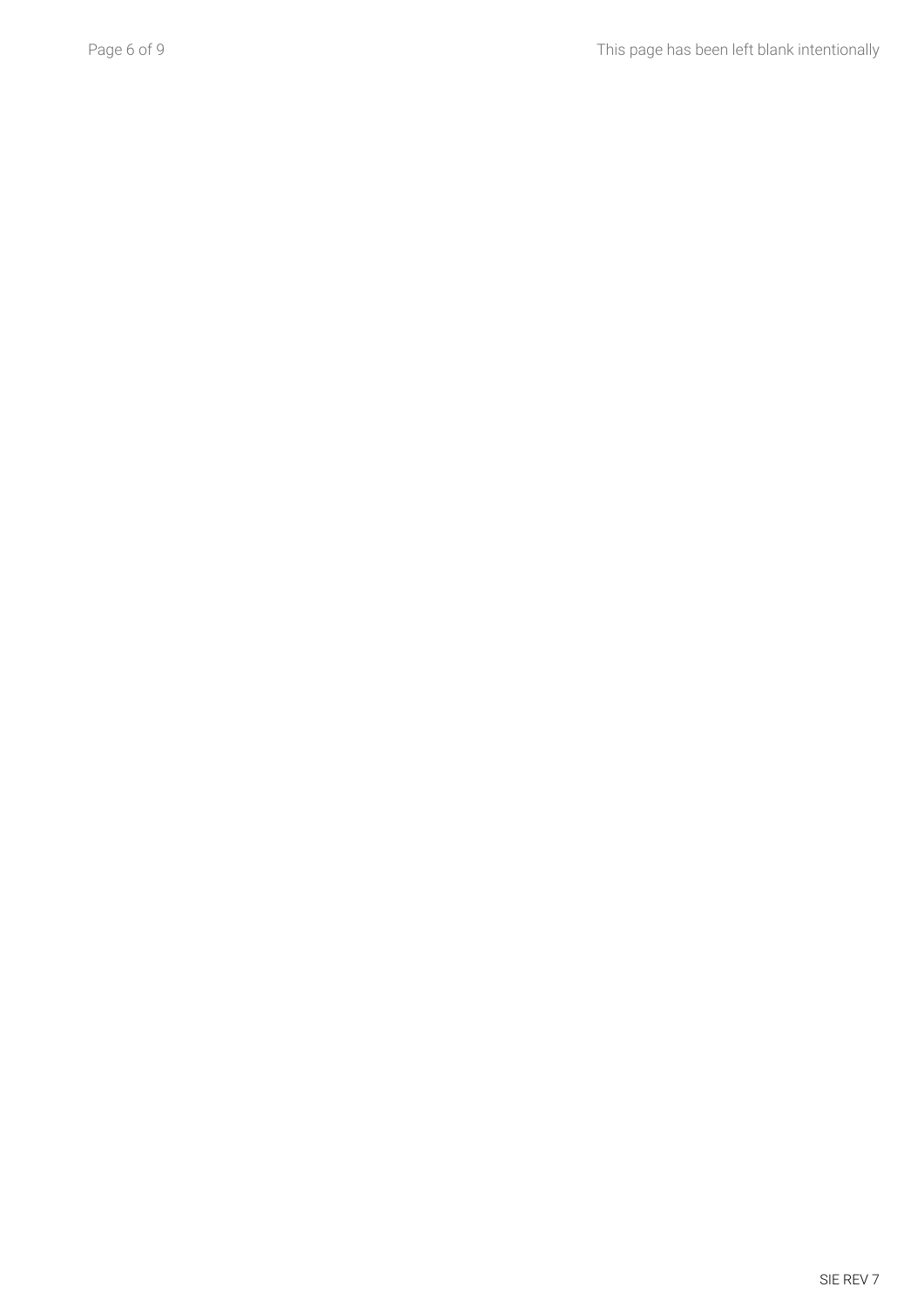

| Application no. (office use only) |  |
|-----------------------------------|--|
|-----------------------------------|--|

SIE

## Application for a security sensitive ammonium nitrate (SSAN) import/export licence

*Dangerous Goods Safety Act 2004*

Dangerous Goods Safety (Security Sensitive Ammonium Nitrate) Regulations 2007

ABN: 69 410 335 356

| 1. Application type (you must tick one of the boxes)                                         |                                   |
|----------------------------------------------------------------------------------------------|-----------------------------------|
| New licence<br>Transfer of a licence (can only be done by licence holder)                    | Amendments to an existing licence |
| Indicate licence number<br><b>SIE</b><br>Briefly describe amendment or transfer requirements |                                   |
|                                                                                              |                                   |
|                                                                                              |                                   |

|                                                        |            | Please tick one of the following boxes and complete the relevant section below: |               |            |                                                                                                                             |               |
|--------------------------------------------------------|------------|---------------------------------------------------------------------------------|---------------|------------|-----------------------------------------------------------------------------------------------------------------------------|---------------|
| Body corporate                                         |            | Partnership                                                                     | Trust         | Individual |                                                                                                                             |               |
|                                                        |            |                                                                                 |               |            | Proof of entity documents are required to be lodged with the application. Refer to information section of application form. |               |
|                                                        |            | Full legal name (as shown on the proof of entity document)                      |               |            |                                                                                                                             |               |
|                                                        |            |                                                                                 |               |            |                                                                                                                             |               |
| <b>ABN</b>                                             |            |                                                                                 | AND/OR        | <b>ACN</b> |                                                                                                                             |               |
|                                                        |            |                                                                                 |               |            |                                                                                                                             |               |
|                                                        |            |                                                                                 |               |            |                                                                                                                             |               |
|                                                        |            | Registered business (trading name) (if different to the legal name)             |               |            |                                                                                                                             |               |
|                                                        |            |                                                                                 |               |            |                                                                                                                             |               |
| <b>Contact details</b>                                 |            |                                                                                 |               |            |                                                                                                                             |               |
| <b>Business street address (mandatory)</b><br>Unit no. | Street no. | Lot no.                                                                         | <b>Street</b> |            | Type                                                                                                                        | (e.g. St, Rd) |
| Town / suburb                                          |            |                                                                                 |               | State      | Postcode                                                                                                                    |               |
| Phone                                                  |            | Email                                                                           |               |            |                                                                                                                             |               |
|                                                        |            | Postal address (complete if different from above)                               |               |            |                                                                                                                             |               |
| Unit no.                                               | Street no. | Lot no.                                                                         | <b>Street</b> |            | Type                                                                                                                        | (e.g. St. Rd) |
| Town / suburb                                          |            |                                                                                 |               | State      | Postcode                                                                                                                    |               |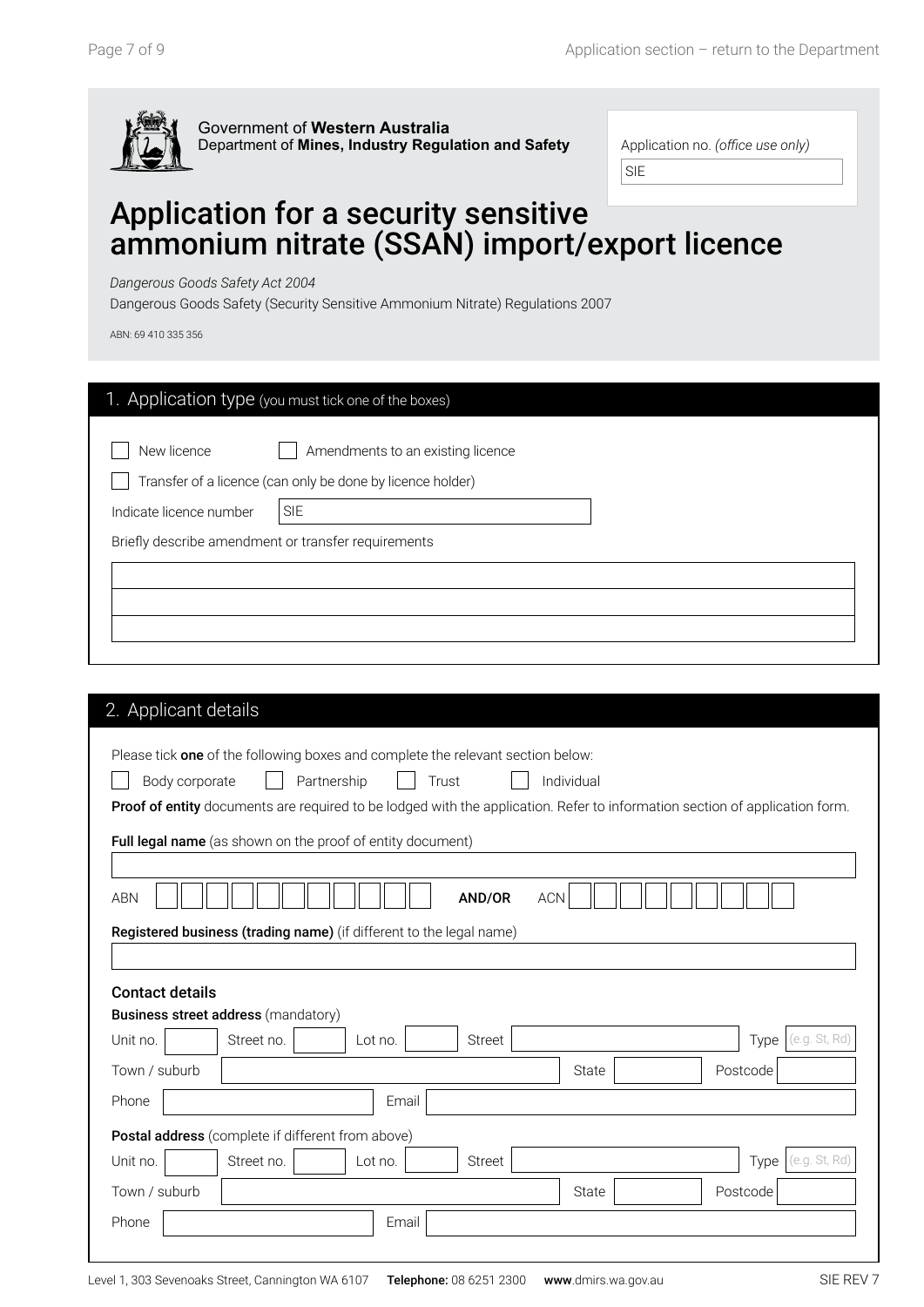| 3. Relevant offence                                                                                                                                                                                         |            |
|-------------------------------------------------------------------------------------------------------------------------------------------------------------------------------------------------------------|------------|
| The following questions must be answered if the applicant is an individual.                                                                                                                                 |            |
| Have you been convicted of any relevant offence?                                                                                                                                                            | No.<br>Yes |
| Do you have a charge of a relevant offence pending against you?                                                                                                                                             |            |
| If you answered 'yes' to either of the above questions please attach a separate sheet with details of your full name, date of<br>birth, description of offence and/or charge, places, dates, penalties etc. |            |
|                                                                                                                                                                                                             |            |
| 4. Security clearance details                                                                                                                                                                               |            |
| Completion of this section is mandatory where the applicant is an individual.                                                                                                                               |            |
| WA Dangerous Goods Security Card number<br>Expiry date                                                                                                                                                      |            |
| <b>OR</b>                                                                                                                                                                                                   |            |
| Recognised security clearance from another State / Territory of Australia                                                                                                                                   |            |
| Licence / permit description                                                                                                                                                                                |            |
| Licence / permit number                                                                                                                                                                                     |            |
| Expiry date<br>State issued                                                                                                                                                                                 |            |
| A certified copy of the licence / permit must be attached to the application.                                                                                                                               |            |
|                                                                                                                                                                                                             |            |

#### 5. Location of SSAN storage (storage location to be used for the majority of consignments once cleared from the port or prior to export)

To be completed only if the applicant intends to import for own use.

| Property trading name (if applicable) |                 |  |
|---------------------------------------|-----------------|--|
| SSAN storage licence number           | SS <sub>1</sub> |  |

| Ports or places of entry into or exit from Western Australia<br>6.                                                                                                                                                      |
|-------------------------------------------------------------------------------------------------------------------------------------------------------------------------------------------------------------------------|
| Fremantle<br>Esperance<br>Wyndham<br><b>Bunbury</b><br>Dampier<br>Perth International Airport<br>Other (please specify)                                                                                                 |
|                                                                                                                                                                                                                         |
| 7. Applicant's declaration (where the intended licence holder is not an individual, this declaration must be<br>signed by a person within the business / firm who has authority to sign)                                |
| declare the information provided in this application and the documents provided in support of it, are true and correct.<br>I understand that providing false or misleading information in an application is an offence. |
| Name<br>Position                                                                                                                                                                                                        |
| Signature of applicant<br>Date                                                                                                                                                                                          |